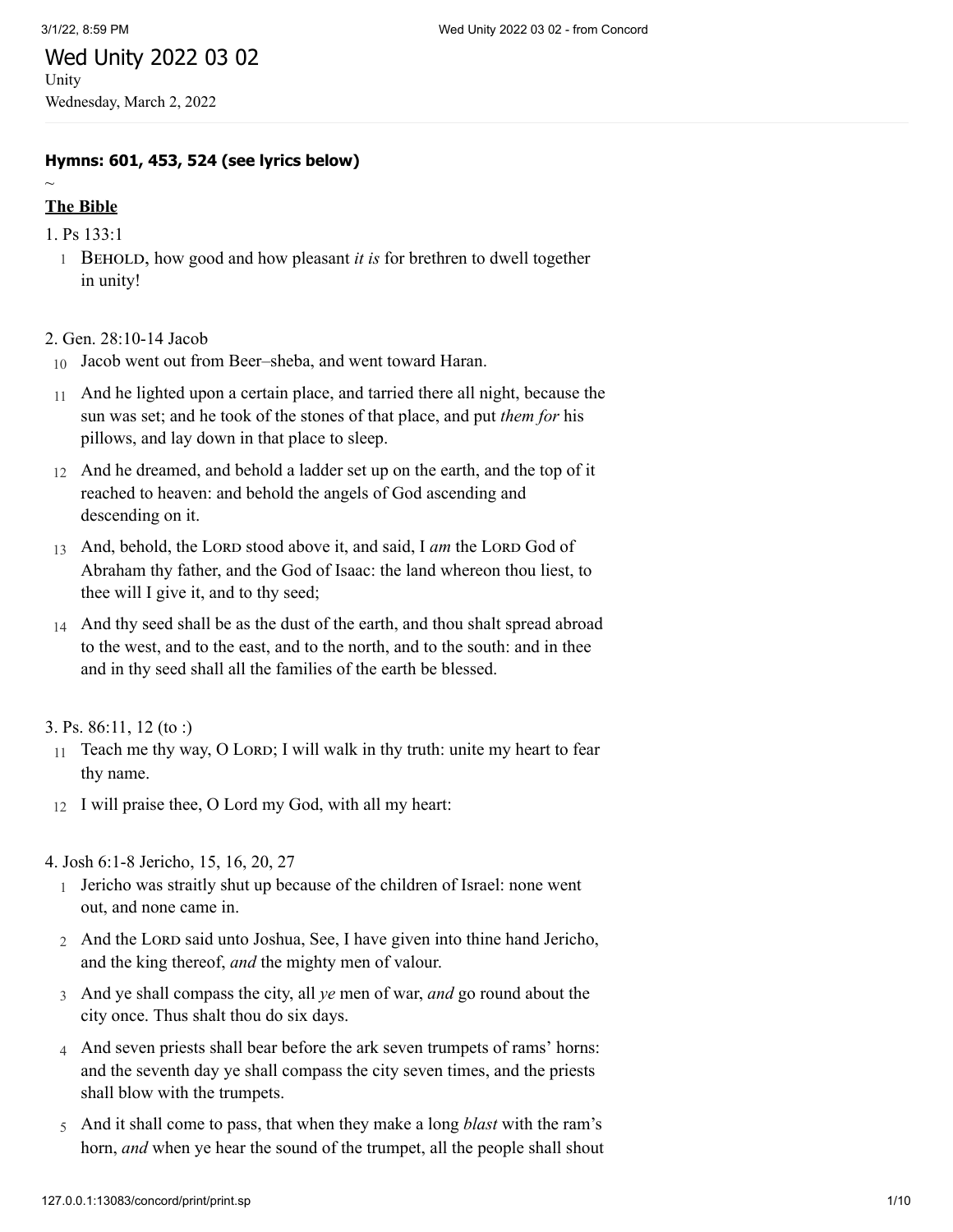with a great shout; and the wall of the city shall fall down flat, and the people shall ascend up every man straight before him.

- 6 ¶ And Joshua the son of Nun called the priests, and said unto them, Take up the ark of the covenant, and let seven priests bear seven trumpets of rams' horns before the ark of the LORD.
- 7 And he said unto the people, Pass on, and compass the city, and let him that is armed pass on before the ark of the LORD.
- 8  $\parallel$  And it came to pass, when Joshua had spoken unto the people, that the seven priests bearing the seven trumpets of rams' horns passed on before the LORD, and blew with the trumpets: and the ark of the covenant of the LORD followed them.
- 15 And it came to pass on the seventh day, that they rose early about the dawning of the day, and compassed the city after the same manner seven times: only on that day they compassed the city seven times.
- 16 And it came to pass at the seventh time, when the priests blew with the trumpets, Joshua said unto the people, Shout; for the LORD hath given you the city.
- 20 So the people shouted when *the priests* blew with the trumpets: and it came to pass, when the people heard the sound of the trumpet, and the people shouted with a great shout, that the wall fell down flat, so that the people went up into the city, every man straight before him, and they took the city.
- 27 So the LORD was with Joshua; and his fame was *noised* throughout all the country.

#### 5. [Rom 8:28 w](http://www.concordworks.com/citation/Rom%208:28%20w)

28 And we know that all things work together for good to them that love God, to them who are the called according to *his* purpose.

#### e, 35-39

6. [Eph 4:1-7, 13, 23 be, 24, 31, 32](http://www.concordworks.com/citation/Eph%204:1-7,%2013,%2023%20be,%2024,%2031,%2032)

- 1 I therefore, the prisoner of the Lord, beseech you that ye walk worthy of the vocation wherewith ye are called,
- 2 With all lowliness and meekness, with longsuffering, forbearing one another in love;
- 3 Endeavouring to keep the unity of the Spirit in the bond of peace.
- 4 *There is* one body, and one Spirit, even as ye are called in one hope of your calling;
- 5 One Lord, one faith, one baptism,
- 6 One God and Father of all, who *is* above all, and through all, and in you all.
- 7 But unto every one of us is given grace according to the measure of the gift of Christ.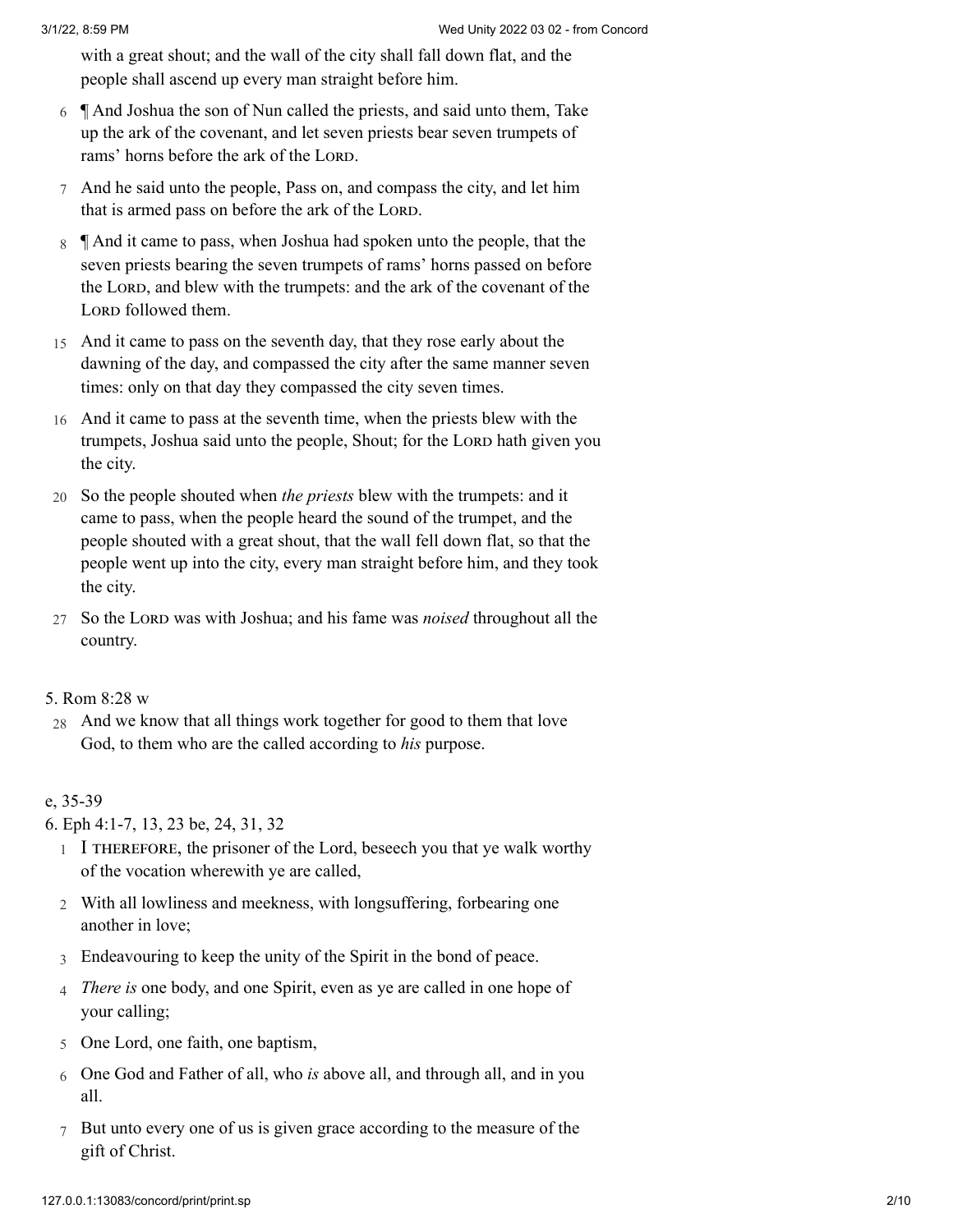- 13 Till we all come in the unity of the faith, and of the knowledge of the Son of God, unto a perfect man, unto the measure of the stature of the fulness of Christ:
- $23$ be renewed in the spirit of your mind;
- 24 And that ye put on the new man, which after God is created in righteousness and true holiness.
- 31 Let all bitterness, and wrath, and anger, and clamour, and evil speaking, be put away from you, with all malice:
- 32 And be ye kind one to another, tenderhearted, forgiving one another, even as God for Christ's sake hath forgiven you.

## 7. [I Cor 11:1](http://www.concordworks.com/citation/I%20Cor%2011:1)

1 Be ye followers of me, even as I also *am* of Christ.

## 8. John 17:1, 11 now, [20-22](http://www.concordworks.com/citation/John%2017:1,%2011%20now,%2020-22)

- 1 These words spake Jesus, and lifted up his eyes to heaven, and said, Father, the hour is come; glorify thy Son, that thy Son also may glorify thee:
- 11 now I am no more in the world, but these are in the world, and I come to thee. Holy Father, keep through thine own name those whom thou hast given me, that they may be one, as we *are*.
- 20 Neither pray I for these alone, but for them also which shall believe on me through their word;
- 21 That they all may be one; as thou, Father, *art* in me, and I in thee, that they also may be one in us: that the world may believe that thou hast sent me.
- 22 And the glory which thou gavest me I have given them; that they may be one, even as we are one:

## 9. [Phil 2:1-3, 5](http://www.concordworks.com/citation/Phil%202:1-3,%205)

- 1 IF *there be* therefore any consolation in Christ, if any comfort of love, if any fellowship of the Spirit, if any bowels and mercies,
- 2 Fulfil ye my joy, that ye be like-minded, having the same love, *being* of one accord, of one mind.
- 3 *Let* nothing *be done* through strife or vainglory; but in lowliness of mind let each esteem other better than themselves.
- 5 Let this mind be in you, which was also in Christ Jesus:

## 10. [I Cor 1:10](http://www.concordworks.com/citation/I%20Cor%201:10)

10 Now I beseech you, brethren, by the name of our Lord Jesus Christ, that ye all speak the same thing, and *that* there be no divisions among you; but *that* ye be perfectly joined together in the same mind and in the same judgment.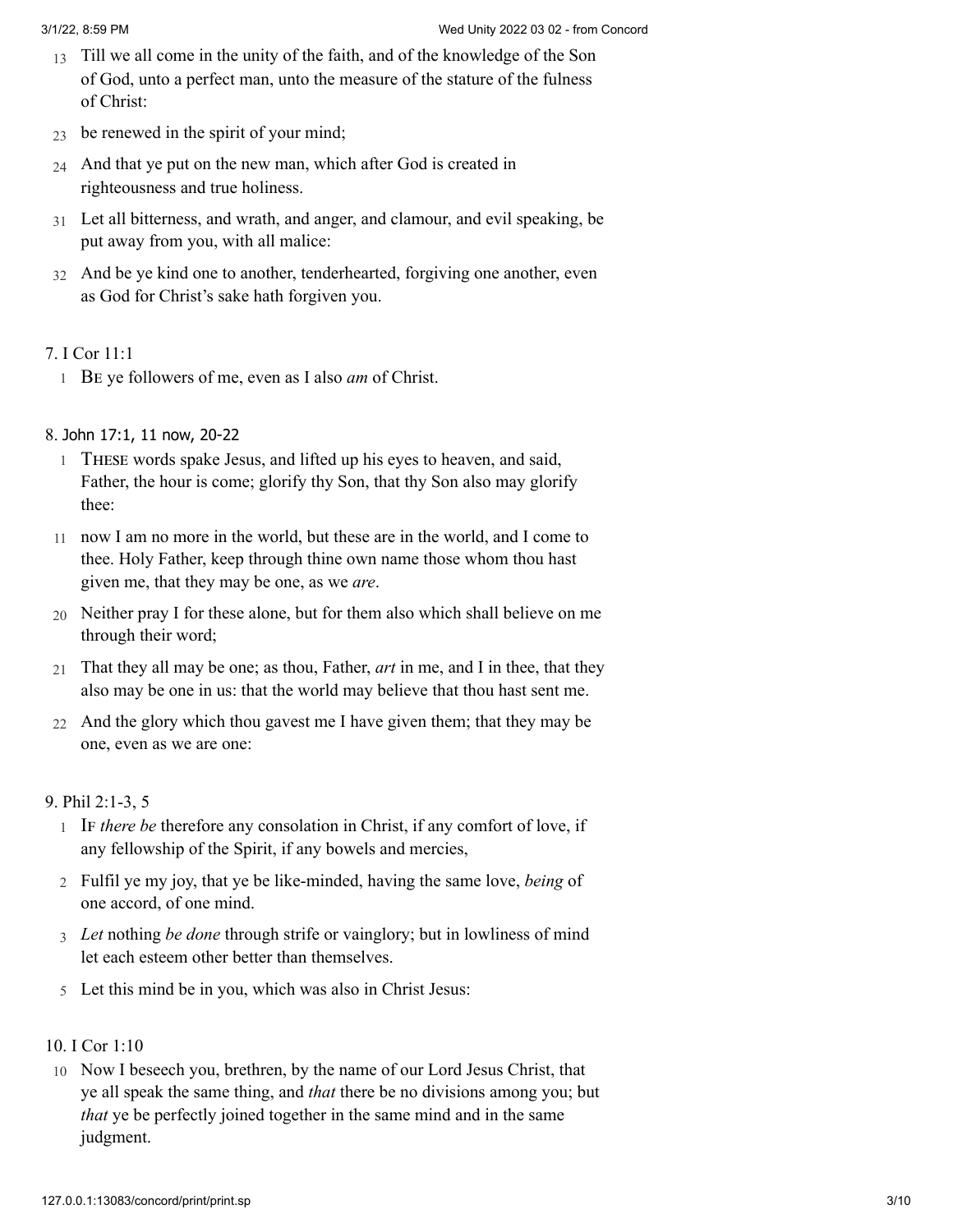## **Science and Health with Key to the Scriptures by Mary Baker Eddy**

## 1. SH [202:3](http://www.concordworks.com/citation/SH%20202:3)

The scientific unity which exists between God and man must be wrought out in life-practice, and God's will must be universally done. 3

#### 2. [SH 18:3-5](http://www.concordworks.com/citation/SH%2018:3-5)

Jesus of Nazareth taught and demonstrated man's oneness with the Father, and for this we owe him endless homage.

#### 3. [SH 287:27](http://www.concordworks.com/citation/SH%20287:27)

## The five mate‐

rial senses testify to truth and error as united in a mind both good and evil. Their false evidence will finally

yield to Truth, — to the recognition of Spirit and of the spiritual creation. 30

#### 4. [SH 269:5](http://www.concordworks.com/citation/SH%20269:5)

- Jesus' demon‐ 3
- strations sift the chaff from the wheat, and unfold the unity and the reality of good, the unreality, the nothing‐ ness, of evil. 6

#### 5. [SH 333:26](http://www.concordworks.com/citation/SH%20333:26)

The divine image, idea, or Christ was, is, and

- ever will be inseparable from the divine Principle, God. Jesus referred to this unity of his spiritual identity thus: "Before Abraham was, I am;" "I and my Father are 27
- one;" "My Father is greater than I." The one Spirit includes all identities. 30

#### 6. SH [271:1-5](http://www.concordworks.com/citation/SH%20271:1-5)

Christ's

Christianity is the chain of scientific being reappearing

in all ages, maintaining its obvious correspondence with the Scriptures and uniting all periods in the design of God. 3

#### 7. [SH 467:9](http://www.concordworks.com/citation/SH%20467:9)

- It should be thoroughly understood that all men have one Mind, one God and Father, one Life, Truth, and Love. Mankind will become perfect in proportion as this fact 9
- becomes apparent, war will cease and the true brother‐ hood of man will be established. Having no other gods, turning to no other but the one perfect Mind to guide 12
- him, man is the likeness of God, pure and eternal, having that Mind which was also in Christ. 15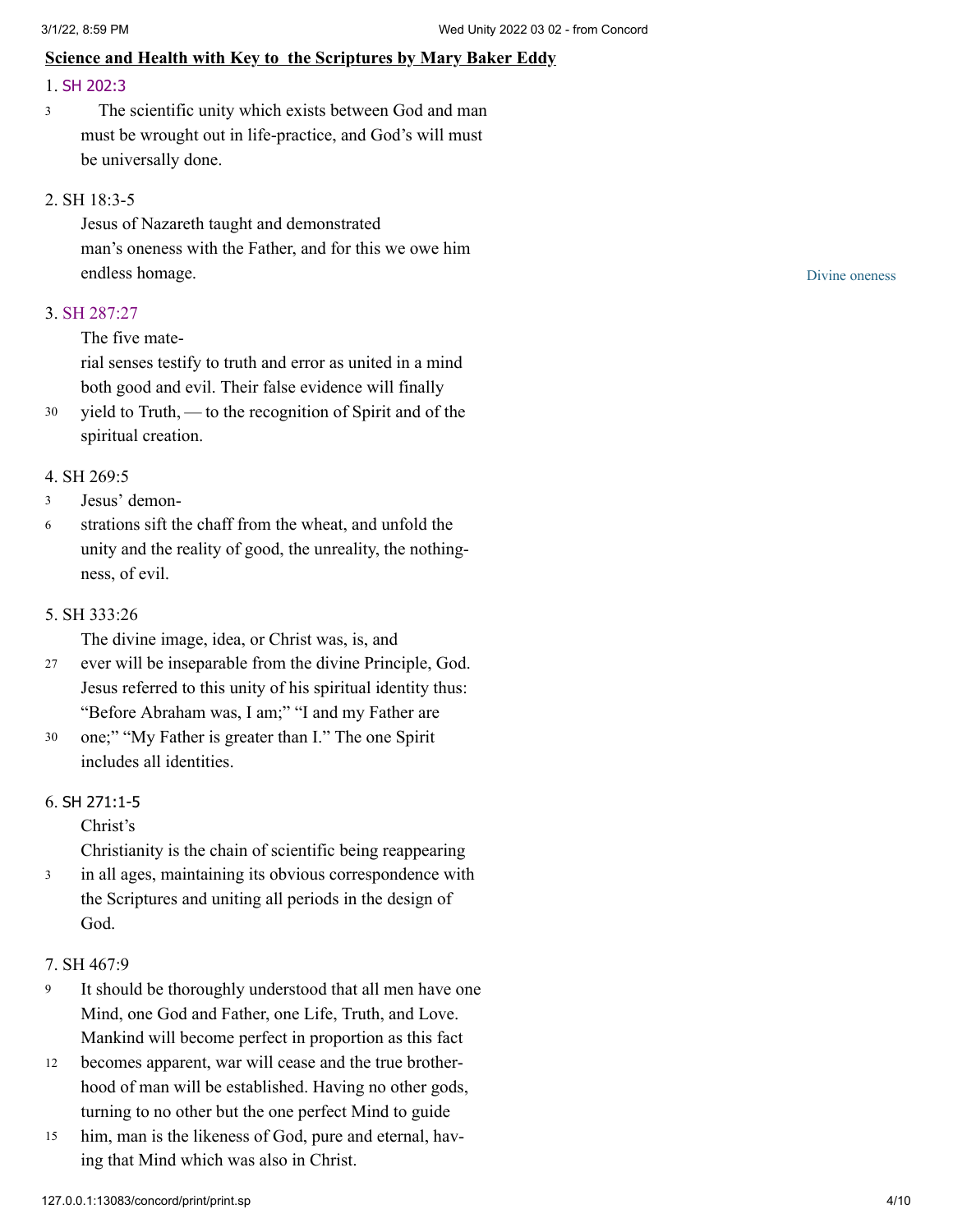#### 8. [SH 340:15](http://www.concordworks.com/citation/SH%20340:15)

- "Thou shalt have no other gods before me." (Exodus xx. 3.) The First Commandment is my favorite text. It demonstrates Christian Science. It inculcates the tri-15
- unity of God, Spirit, Mind; it signifies that man shall have no other spirit or mind but God, eternal good, and that all men shall have one Mind. The divine Principle 18
- of the First Commandment bases the Science of being, by which man demonstrates health, holiness, and life eternal. One infinite God, good, unifies men and nations; con‐ 21
- stitutes the brotherhood of man; ends wars; fulfils the Scripture, "Love thy neighbor as thyself;" annihilates pagan and Christian idolatry, - whatever is wrong in 24
- social, civil, criminal, political, and religious codes; equalizes the sexes; annuls the curse on man, and leaves nothing that can sin, suffer, be punished or destroyed. 27

## 9. [SH 58:2](http://www.concordworks.com/citation/SH%2058:2)

Unity of

spirit gives new pinions to joy, or else joy's drooping wings trail in dust. 3

## 10. [SH 91:5](http://www.concordworks.com/citation/SH%2091:5)

Let us rid ourselves of the belief that man is separated

from God, and obey only the divine Principle, Life and Love. Here is the great point of departure for all true spiritual growth. 6

## 11. [SH 304:3-9](http://www.concordworks.com/citation/SH%20304:3-9)

- It is ignorance and false belief, based on a material sense of things, which hide spiritual beauty and good‐ ness. Understanding this, Paul said: "Nei‐ 3
- ther death, nor life, . . . nor things present, nor things to come, nor height, nor depth, nor any other creature, shall be able to separate us from 6
- the love of God." 9

## 12. [SH 522:10](http://www.concordworks.com/citation/SH%20522:10)

Existence, separate from divinity, Science explains as impossible.

## 13. [SH 52:15](http://www.concordworks.com/citation/SH%2052:15)

- Herod and Pilate laid aside old feuds in order to unite in putting to shame and death the best man that ever trod the globe. To-day, as of old, error and evil again 15
- make common cause against the exponents of truth. 18
- 14. [SH 360:28-9](http://www.concordworks.com/citation/SH%20360:28-9)

Man inseparable from Love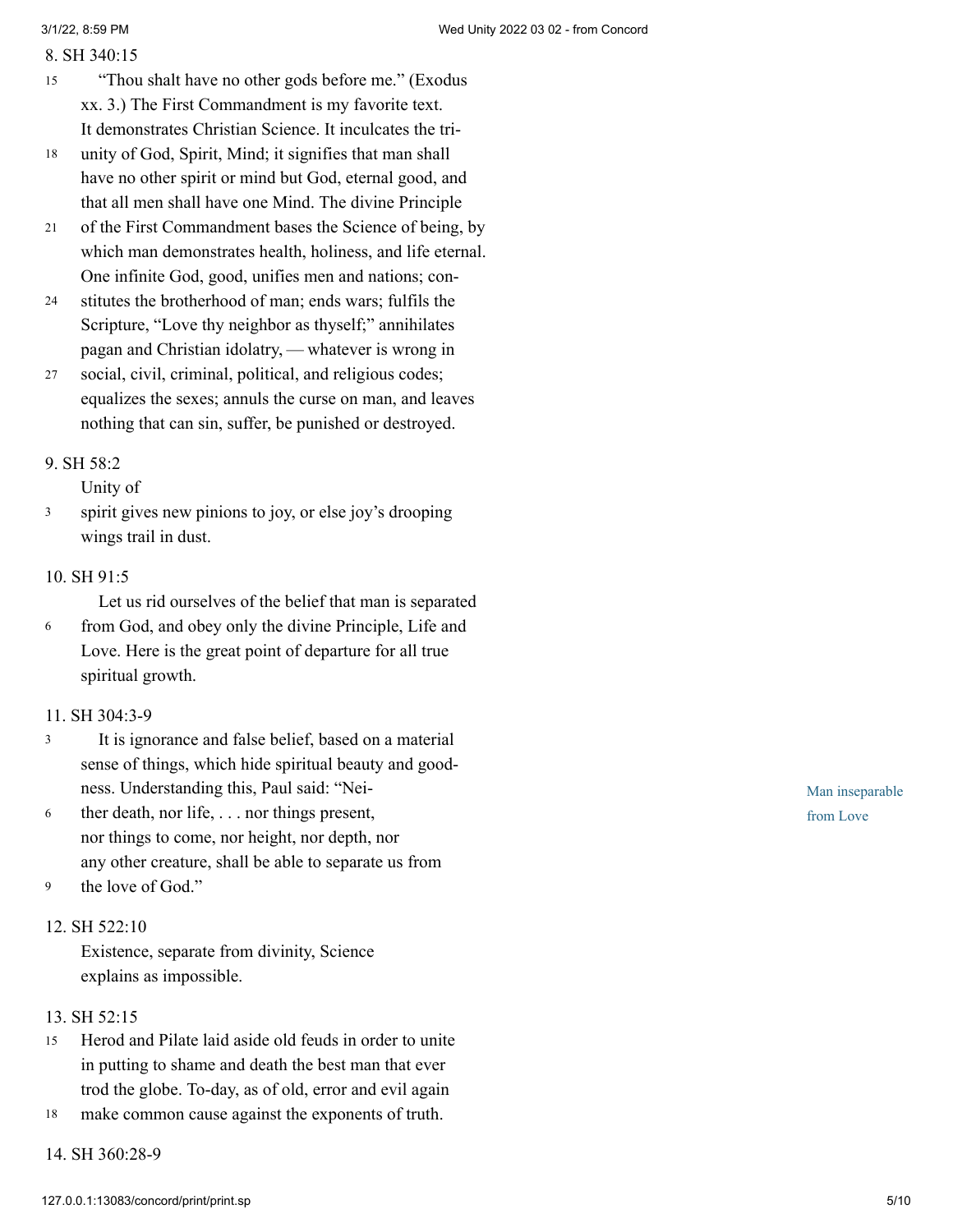Of old, the Jews put to death the Galilean Prophet, the best Christian on earth, for the truth he spoke and

- demonstrated, while to-day, Jew and Christian can unite in doctrine and denomination on the very basis of Jesus' words and works. The Jew believes that the Messiah or 30
- Christ has not yet come; the Christian believes that 361:1 Christ is God. Here Christian Science intervenes, ex‐
- plains these doctrinal points, cancels the disagreement, and settles the question. Christ, as the true spiritual idea, is the ideal of God now and forever, here and everywhere. 3
- The Jew who believes in the First Commandment is a monotheist; he has one omnipresent God. Thus the Jew unites with the Christian's doctrine that God is come and 6
- is present now and forever. 9

## 15. [SH 444:4, 10-20](http://www.concordworks.com/citation/SH%20444:4,%2010-20)

## $"All"$

things work together for good to them that love God," is the dictum of Scripture.

## Step by

6

step will those who trust Him find that "God is our refuge

- and strength, a very present help in trouble." Students are advised by the author to be charitable and kind, not only towards differing forms of religion 12
- and medicine, but to those who hold these dif‐ fering opinions. Let us be faithful in pointing the way through Christ, as we understand it, 15
- but let us also be careful always to "judge righteous judgment," and never to condemn rashly. "Whosoever shall smite thee on thy right cheek, turn to him the other also." 18

## 16. [SH 205:22-27](http://www.concordworks.com/citation/SH%20205:22-27)

When we realize that there is one Mind, the divine law of loving our neighbor as ourselves is unfolded;

- whereas a belief in many ruling minds hinders man's normal drift towards the one Mind, one God, and leads human thought into opposite channels 24
- where selfishness reigns. 27

## 17. [SH 306:13](http://www.concordworks.com/citation/SH%20306:13)

If Life or Soul and its representative, man, unite for a period and then are separated as by a law of divorce to

- be brought together again at some uncertain future time and in a manner unknown, — and this is the general religious opinion of mankind, — we are left without a 15
- rational proof of immortality. But man cannot be separated for an instant from God, if man reflects God. 18

Charity to those opposed

Redemption from selfishness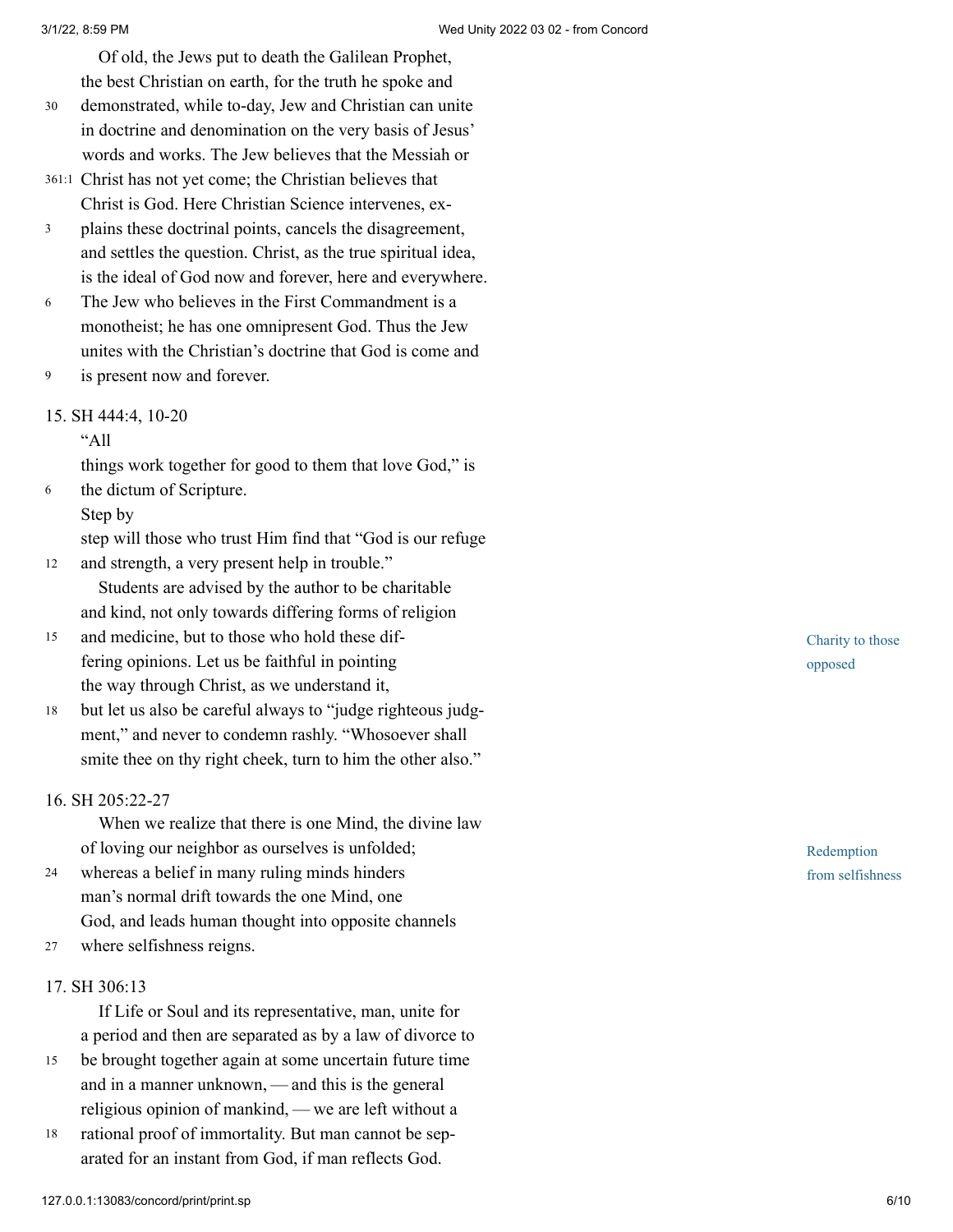Thus Science proves man's existence to be intact.

#### 18. [SH 282:14](http://www.concordworks.com/citation/SH%20282:14)

- A straight line finds no abiding-place in a curve, and a
- curve finds no adjustment to a straight line. Similarly, matter has no place in Spirit, and Spirit has no place in matter. Truth has no home in 15
- error, and error has no foothold in Truth. Mind cannot pass into non-intelligence and matter, nor can non-intel‐ ligence become Soul. At no point can these opposites 18
- mingle or unite. Even though they seem to touch, one is still a curve and the other a straight line. 21

#### 19. [SH 469:25-5](http://www.concordworks.com/citation/SH%20469:25-5)

We lose the high signification of omnipotence, when after admitting that God, or good, is omnipresent and

- has all-power, we still believe there is another power, named *evil.* This belief that there is more than one mind is as pernicious to divine theology 27
- as are ancient mythology and pagan idolatry. With 30
- 470:1 one Father, even God, the whole family of man would be brethren; and with one Mind and that God, or good,
- the brotherhood of man would consist of Love and Truth, and have unity of Principle and spiritual power which constitute divine Science. 3

#### 20. [SH 470:16-18](http://www.concordworks.com/citation/SH%20470:16-18)

The children of God have but one Mind. How can good lapse into evil, when God, the Mind of man, 18 never sins?

#### 21. [SH 519:17](http://www.concordworks.com/citation/SH%20519:17)

How shall we declare Him, till,

- in the language of the apostle, "we all come in the unity of the faith, and of the knowledge of the Son of God, unto a perfect man, unto the measure of the stature of the ful‐ 18
- ness of Christ"?  $21$

#### 22. [SH 276:4-9](http://www.concordworks.com/citation/SH%20276:4-9)

When the divine precepts

are understood, they unfold the foundation of fellowship,

- in which one mind is not at war with another, but all have one Spirit, God, one intelligent source, in accordance with the Scriptural command: "Let this Mind be in you, 6
- which was also in Christ Jesus." 9

23. [SH 577:9-11](http://www.concordworks.com/citation/SH%20577:9-11)

Opposite symbols

The sole governor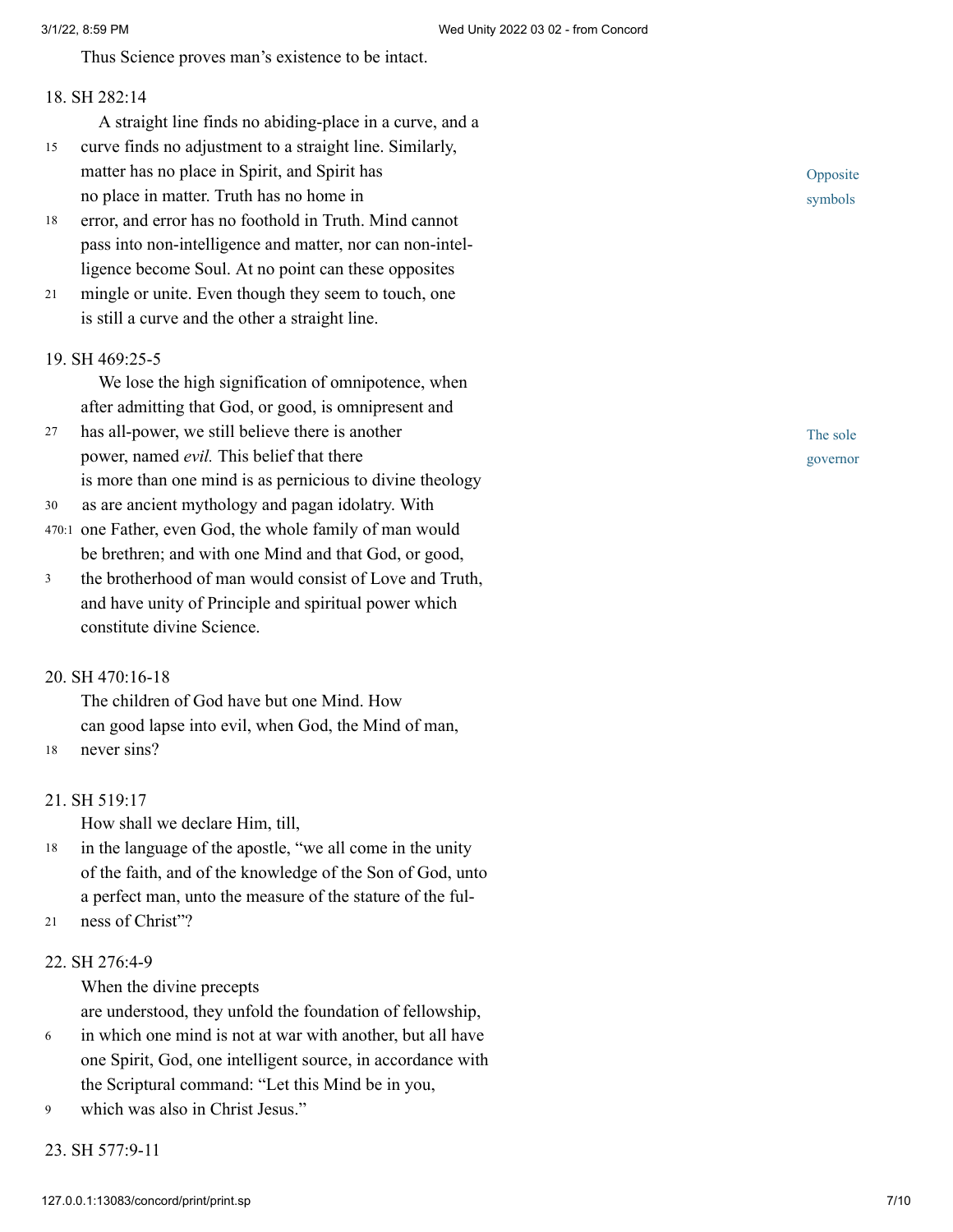In this divinely united spiritual consciousness, there is no impediment to eternal bliss, — to the perfectibility of God's creation. 9

## **601**

With one accord in one place, In joyful praise of God's grace, We join together in one divine embrace. A rushing mighty Spirit Descends from heaven, hear it: "I have touched your heart And made whole your heart, Now go walk in My light." All can hear of it, Hearts revealing it, Gently moved by Your might.  $\sim$ Of one accord, of one Mind, Our healing mission we find. We pray together – our lives in worship bind. The Comforter is with us; Its presence here assures us: "I am guiding you And uniting you Through the love of God's Son." I am blessing you; I am healing you; I am making you one." **~ 453 - Lyrics by Mary Baker Eddy**

Brood o'er us with Thy shelt'ring wing, 'Neath which our spirits blend Like brother birds, that soar and sing, And on the same branch bend. The arrow that doth wound the dove Darts not from those who watch and love.  $\sim$ If thou the bending reed wouldst break By thought or word unkind, Pray that his spirit you partake,

Who loved and healed mankind: Seek holy thoughts and heavenly strain, That make men one in love remain.  $\sim$ 

127.0.0.1:13083/concord/print/print.sp 8/10 Learn, too, that wisdom's rod is given For faith to kiss, and know; That greetings glorious from high heaven, Whence joys supernal flow, Come from that Love, divinely near, Which chastens pride and earth-born fear,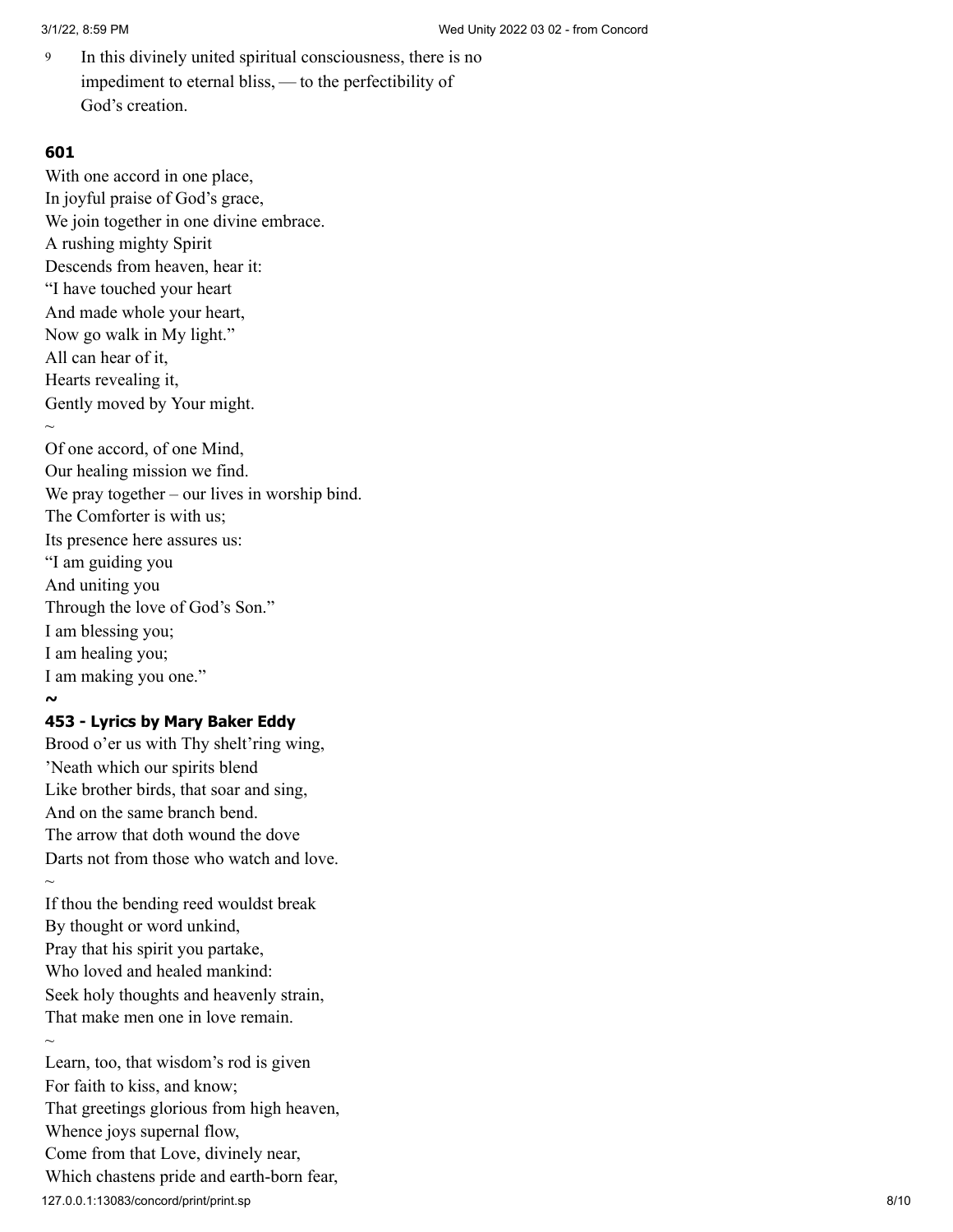$\sim$ 

Through God, who gave that word of might Which swelled creation's lay: "Let there be light, and there was light." What chased the clouds away? 'Twas Love whose finger traced aloud A bow of promise on the cloud.  $\sim$ 

Thou to whose power our hope we give, Free us from human strife. Fed by Thy love divine we live, For Love alone is Life; And life most sweet, as heart to heart Speaks kindly when we meet and part. **~**

# **524**

Refrain

Like a river that runs to the ocean, Like a ray reaching out from the sun, Like a branch and the tree, a drop and the sea, I and my Father are one.

And may each of us claim it as truly As Jesus, who came as God's son, And may each of us know in the depths of our soul, I and my Father are one.

 $\sim$ 

 $\sim$ 

One in beauty, one in truth, One in the asking, one in the proof, One in the time and one in space, One in the goodness that flows from God's grace.  $\sim$ 

## *Refrain*

Like a river that runs to the ocean, Like a ray reaching out from the sun, Like a branch and the tree, a drop and the sea, I and my Father are one.

Though our fears may estrange and divide us, May we seek to dissolve them through love, We are sister and brother, each bound to the other, One with our Father above.

 $\sim$ 

 $\sim$ 

 $\sim$ 

One in purpose, one in power, One in the Spirit, blessing each hour, One in kindness, one in peace, One in the Mind that makes all trouble cease.

## *Refrain*

Like a river that runs to the ocean,